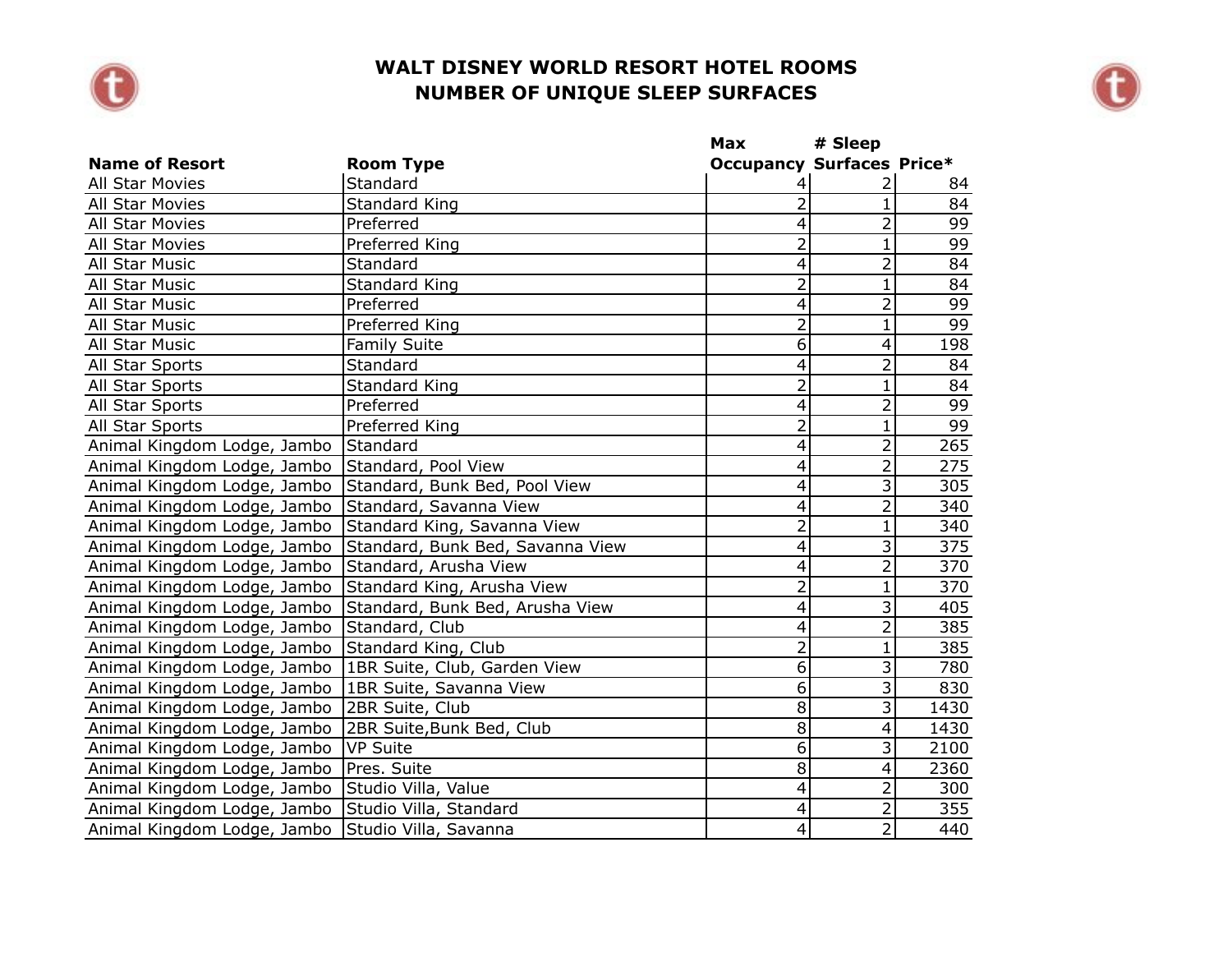



| Animal Kingdom Lodge, Jambo Studio Villa, Club         |                               | $\vert 4 \vert$           | $\overline{2}$ | 505              |
|--------------------------------------------------------|-------------------------------|---------------------------|----------------|------------------|
| Animal Kingdom Lodge, Jambo   1BR Villa, Value         |                               | $\overline{\mathbf{4}}$   | $\overline{2}$ | 435              |
| Animal Kingdom Lodge, Jambo   1BR Villa, Standard View |                               | $\overline{5}$            | 3              | 500              |
| Animal Kingdom Lodge, Jambo   1BR Villa, Savanna View  |                               | $\overline{5}$            | $\overline{3}$ | 575              |
| Animal Kingdom Lodge, Jambo                            | 1BR Villa, Club               | $\overline{5}$            | $\overline{3}$ | 700              |
| Animal Kingdom Lodge, Jambo                            | 3BR Villa                     | $\overline{12}$           | 6              | 1680             |
| Animal Kingdom Lodge, Kidani                           | Standard Studio Villa         | $\overline{\mathcal{A}}$  | $\overline{2}$ | 355              |
| Animal Kingdom Lodge, Kidani                           | Savanna View, Studio Villa    | $\overline{\mathbf{4}}$   | $\overline{2}$ | 430              |
| Animal Kingdom Lodge, Kidani                           | Standard 1BR Villa            | $\overline{5}$            | $\overline{3}$ | 515              |
| Animal Kingdom Lodge, Kidani                           | Savanna View, 1BR Villa       | $\overline{5}$            | $\overline{3}$ | 590              |
| Animal Kingdom Lodge, Kidani                           | Standard 2BR Villa            | $\overline{9}$            | 5              | 715              |
| Animal Kingdom Lodge, Kidani                           | Savanna View 2BR Villa        | $\overline{9}$            | $\overline{5}$ | 790              |
| Animal Kingdom Lodge, Kidani                           | <b>3BR Villa</b>              | $\overline{12}$           | $\overline{7}$ | 1680             |
| Art of Animation                                       | <b>Family Suite</b>           | $\overline{6}$            | 3              | 249              |
| Bay Lake Tower, Contemporary                           | <b>Standard Studio Villa</b>  | $\overline{4}$            | $\overline{2}$ | 415              |
| Bay Lake Tower, Contemporary                           | Studio Villa, Lake View       | $\overline{\mathbf{4}}$   | $\overline{2}$ | 445              |
| Bay Lake Tower, Contemporary                           | Studio Villa, Theme Park View | 4                         | $\overline{2}$ | 485              |
| Bay Lake Tower, Contemporary                           | Standard 1BR Villa            | $\overline{5}$            | $\overline{3}$ | $\overline{515}$ |
| Bay Lake Tower, Contemporary                           | 1BR Villa, Lake View          | $\overline{5}$            | 3              | 545              |
| Bay Lake Tower, Contemporary                           | 1BR Villa, Theme Park View    | $\overline{5}$            | 3              | 585              |
| Bay Lake Tower, Contemporary                           | Standard 2BR Villa            | $\overline{9}$            | $\overline{5}$ | 700              |
| Bay Lake Tower, Contemporary                           | 2BR Villa, Lake View          | $\overline{9}$            | $\overline{5}$ | 730              |
| Bay Lake Tower, Contemporary                           | 2BR Villa, Theme Park View    | $\overline{9}$            | $\overline{5}$ | 810              |
| Bay Lake Tower, Contemporary                           | 3BR Villa, Lake View          | $\overline{12}$           | 7              | 1770             |
| Bay Lake Tower, Contemporary                           | 3BR Villa, Theme Park View    | $\overline{12}$           | $\overline{7}$ | 1890             |
| Beach Club                                             | Standard                      | $\overline{5}$            | $\overline{3}$ | 335              |
| Beach Club                                             | Standard, Water View          | $\overline{5}$            | 3              | 420              |
| Beach Club                                             | Standard, Garden View         | $\overline{5}$            | $\overline{3}$ | 345              |
| Beach Club                                             | Standard King, Water View     | $\overline{3}$            | $\overline{2}$ | 420              |
| Beach Club                                             | Standard King, Garden View    | $\overline{3}$            | $\overline{2}$ | 345              |
| Beach Club                                             | <b>Standard Club</b>          | $\overline{5}$            | 3              | 475              |
| Beach Club                                             | Standard King, Club           | $\overline{\overline{3}}$ | $\overline{2}$ | 475              |
| Beach Club                                             | Deluxe Club, Water View       | $\overline{5}$            | 3              | 540              |
| Beach Club                                             | Standard Club, Water View     | $\overline{4}$            | $\overline{2}$ | $\overline{555}$ |
| Beach Club                                             | 1BR Suite, Club King          | $\overline{3}$            | $\overline{2}$ | 620              |
| Beach Club                                             | <b>1BR Nantucket Suite</b>    | $\overline{2}$            | $\overline{2}$ | 925              |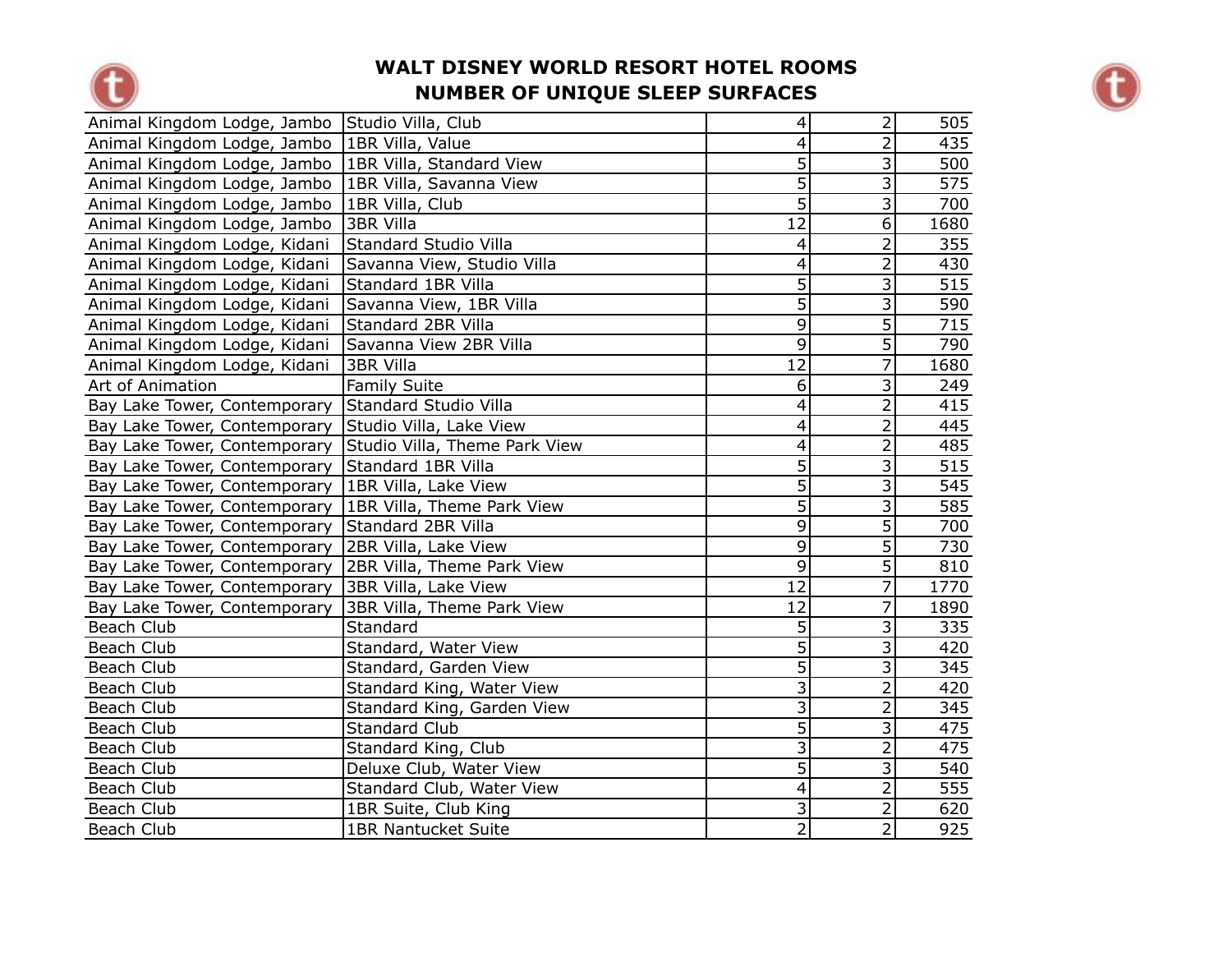



| Beach Club                 | 2BR Suite                     | 8 <sup>1</sup>            | $\overline{4}$ | 1375 |
|----------------------------|-------------------------------|---------------------------|----------------|------|
| Beach Club                 | Pres Suite                    | $\overline{6}$            | $\overline{4}$ | 1895 |
| Beach Club Villas          | Studio Villa                  | 4                         | 2              | 345  |
| <b>Beach Club Villas</b>   | 1BR Villa                     | $\overline{\mathbf{4}}$   | 2              | 500  |
| <b>Beach Club Villas</b>   | 2BR Villa                     | $\overline{8}$            | 4              | 700  |
| Boardwalk Inn              | Standard                      | $\overline{5}$            | 3              | 345  |
| Boardwalk Inn              | Standard, Water View          | $\overline{5}$            | 3              | 445  |
| Boardwalk Inn              | Standard King, Water View     | $\overline{3}$            | $\overline{2}$ | 445  |
| Boardwalk Inn              | <b>Standard Club</b>          | $\overline{5}$            | $\overline{3}$ | 500  |
| Boardwalk Inn              | Standard King, Club           | $\overline{3}$            | $\overline{2}$ | 500  |
| Boardwalk Inn              | Club Deluxe                   | $\overline{6}$            | 3              | 630  |
| Boardwalk Inn              | Garden Cottage                | 4                         | $\overline{2}$ | 695  |
| Boardwalk Inn              | 2BR Suite, Accessible         | $\overline{6}$            | $\overline{5}$ | 1385 |
| Boardwalk Inn              | 2BR Suite                     | $\overline{9}$            | 5              | 1385 |
| Boardwalk Inn              | <b>VP Suite</b>               | $\overline{6}$            | 4              | 1885 |
| Boardwalk Inn              | Pres Suite                    | $\overline{6}$            | 3              | 2235 |
| <b>Boardwalk Villas</b>    | Studio Villa                  | 4                         | 2              | 345  |
| <b>Boardwalk Villas</b>    | 1BR Villa                     | $\overline{\mathbf{4}}$   | $\overline{2}$ | 500  |
| <b>Boardwalk Villas</b>    | 2BR Villa                     | $\overline{8}$            | $\overline{4}$ | 700  |
| <b>Boardwalk Villas</b>    | <b>3BR Villa</b>              | $\overline{12}$           | 6              | 1725 |
| Caribbean Beach Resort     | Standard                      | 4                         | $\overline{2}$ | 159  |
| Caribbean Beach Resort     | Standard, Water View          | $\overline{\mathbf{4}}$   | $\overline{2}$ | 184  |
| Caribbean Beach Resort     | Standard, Pirate              | 4                         | $\overline{2}$ | 189  |
| Caribbean Beach Resort     | Water View, Pirate            | 4                         | $\overline{2}$ | 214  |
| Caribbean Beach Resort     | Preferred                     | $\overline{\mathbf{4}}$   | $\overline{2}$ | 184  |
| Caribbean Beach Resort     | King Bed                      | $\overline{2}$            | $\mathbf{1}$   | 184  |
| Contemporary Resort        | Standard, Garden Wing         | 5                         | 3              | 315  |
| Contemporary Resort        | Standard King, Garden Wing    | $\overline{3}$            | $\overline{2}$ | 315  |
| Contemporary Resort        | Garden Wing, Garden View      | $\overline{5}$            | $\overline{3}$ | 365  |
| Contemporary Resort        | Garden Wing, Garden View King | $\overline{3}$            | $\overline{2}$ | 365  |
| Contemporary Resort        | Garden Wing, Deluxe           | $\overline{3}$            | $\overline{2}$ | 410  |
| Contemporary Resort        | Tower, Bay Lake View          | $\overline{5}$            | 3              | 440  |
| Contemporary Resort        | Tower, King, Bay Lake View    | $\overline{\overline{3}}$ | $\overline{2}$ | 440  |
| Contemporary Resort        | Tower, Theme Park View        | $\overline{5}$            | 3              | 485  |
| Contemporary Resort        | Tower, King, Theme Park View  | $\overline{3}$            | $\overline{2}$ | 485  |
| <b>Contemporary Resort</b> | Standard, Club                | $\overline{5}$            | $\overline{3}$ | 580  |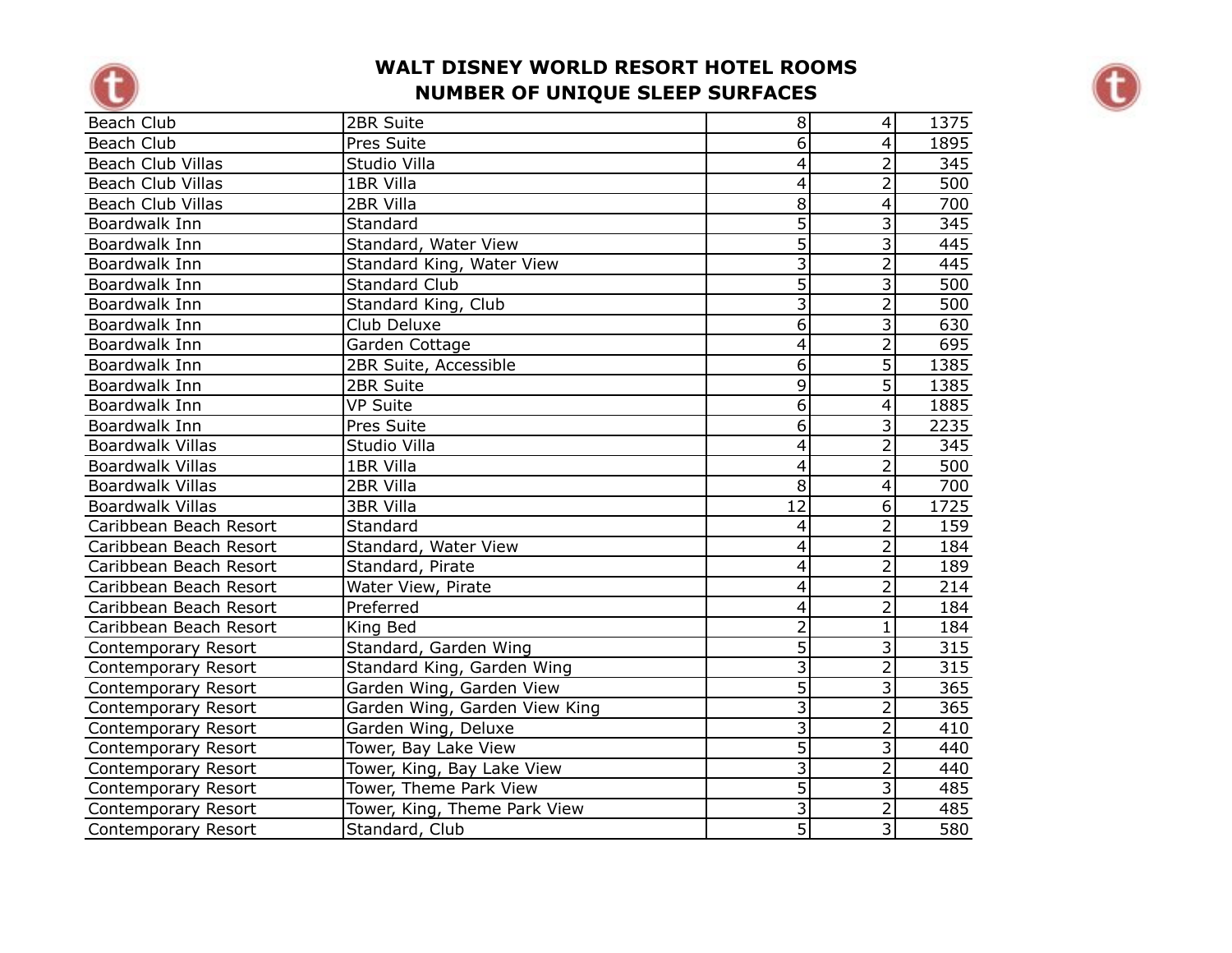



| Contemporary Resort     | Standard King, Club                     | $\overline{3}$            | 2                         | 580              |
|-------------------------|-----------------------------------------|---------------------------|---------------------------|------------------|
| Contemporary Resort     | Magic Kingdom View, Club                | $\overline{5}$            | 3                         | 630              |
| Contemporary Resort     | Magic Kingdom View, Club King           | $\overline{\overline{3}}$ | $\overline{2}$            | 630              |
| Contemporary Resort     | Junior Suite. Theme Park View           | $\overline{2}$            | $\mathbf{1}$              | 740              |
| Contemporary Resort     | Junior Suite, Bay Lake View             | 4                         | $\overline{2}$            | 740              |
| Contemporary Resort     | Garden Wing, 1BR Suite                  | $\overline{7}$            | $\overline{\mathbf{4}}$   | 1010             |
| Contemporary Resort     | Garden Wing, Hospitality Suite          | $\overline{6}$            | $\overline{4}$            | 1060             |
| Contemporary Resort     | Garden Wing, King, Hospitality          | 6                         | $\overline{3}$            | 1060             |
| Contemporary Resort     | 1BR Suite, Bay Lake View                | 4                         | $\overline{2}$            | 1580             |
| Contemporary Resort     | 1BR Suite, Theme Park View              | $\overline{4}$            | $\overline{2}$            | 1680             |
| Contemporary Resort     | 1BR Suite, Bay Lake View, Deluxe        | $\overline{6}$            | $\overline{3}$            | 1580             |
| Contemporary Resort     | 1BR Suite, Theme Park View, Deluxe      | $\overline{6}$            | $\overline{\mathbf{3}}$   | 1680             |
| Contemporary Resort     | Pres Suite                              | 10                        | $\overline{5}$            | 2680             |
| Coronado Springs Resort | Standard                                | $\overline{4}$            | $\overline{2}$            | 164              |
| Coronado Springs Resort | Standard, King                          | $\overline{2}$            | $\mathbf{1}$              | 189              |
| Coronado Springs Resort | Standard, Water View                    | $\overline{4}$            | $\overline{2}$            | 189              |
| Coronado Springs Resort | Preferred                               | 4                         | $\overline{2}$            | 189              |
| Coronado Springs Resort | Preferred King                          | $\overline{2}$            | $\mathbf 1$               | 199              |
| Coronado Springs Resort | Junior Suite                            | $\overline{6}$            | $\overline{\overline{3}}$ | 365              |
| Coronado Springs Resort | Junior Suite, King                      | 4                         | $\overline{2}$            | 365              |
| Coronado Springs Resort | 1BR King Suite                          | $\overline{4}$            | $\overline{2}$            | 670              |
| Coronado Springs Resort | 1BR Suite, Casitas                      | 6                         | $\overline{2}$            | 670              |
| Coronado Springs Resort | <b>Executive Suite</b>                  | 6                         | 4                         | 1000             |
| Fort Wilderness         | Cabin                                   | $\overline{6}$            | 4                         | 285              |
| <b>Grand Floridian</b>  | Standard Out Bldg, Garden View          | $\overline{5}$            | $\overline{3}$            | 460              |
| Grand Floridian         | Standard Out Bldg King, Garden View     | $\overline{3}$            | $\overline{2}$            | 460              |
| Grand Floridian         | Standard Out Bldg, Lagoon View          | $\overline{5}$            | 3                         | 515              |
| Grand Floridian         | Standard Out Bldg King, Lagoon View     | $\overline{3}$            | $\overline{2}$            | $\overline{515}$ |
| Grand Floridian         | Standard Out Bldg, Theme Park View      | $\overline{5}$            | $\overline{3}$            | 555              |
| Grand Floridian         | Standard Out Bldg King, Theme Park View | $\overline{\overline{3}}$ | $\overline{2}$            | 555              |
| <b>Grand Floridian</b>  | Standard Out Bldg, Club                 | $\overline{5}$            | 3                         | 570              |
| <b>Grand Floridian</b>  | Standard Out Bldg, Club, King           | $\overline{\overline{3}}$ | $\overline{2}$            | 570              |
| Grand Floridian         | Deluxe Garden                           | 4                         | $\overline{2}$            | 535              |
| Grand Floridian         | Standard Main Bldg, Club                | $\overline{5}$            | $\overline{3}$            | 760              |
| Grand Floridian         | Standard Main Bldg, King, Club          | $\overline{3}$            | $\overline{2}$            | 760              |
| Grand Floridian         | Main Bldg, Club, Theme Park View        | $\overline{5}$            | $\overline{3}$            | 800              |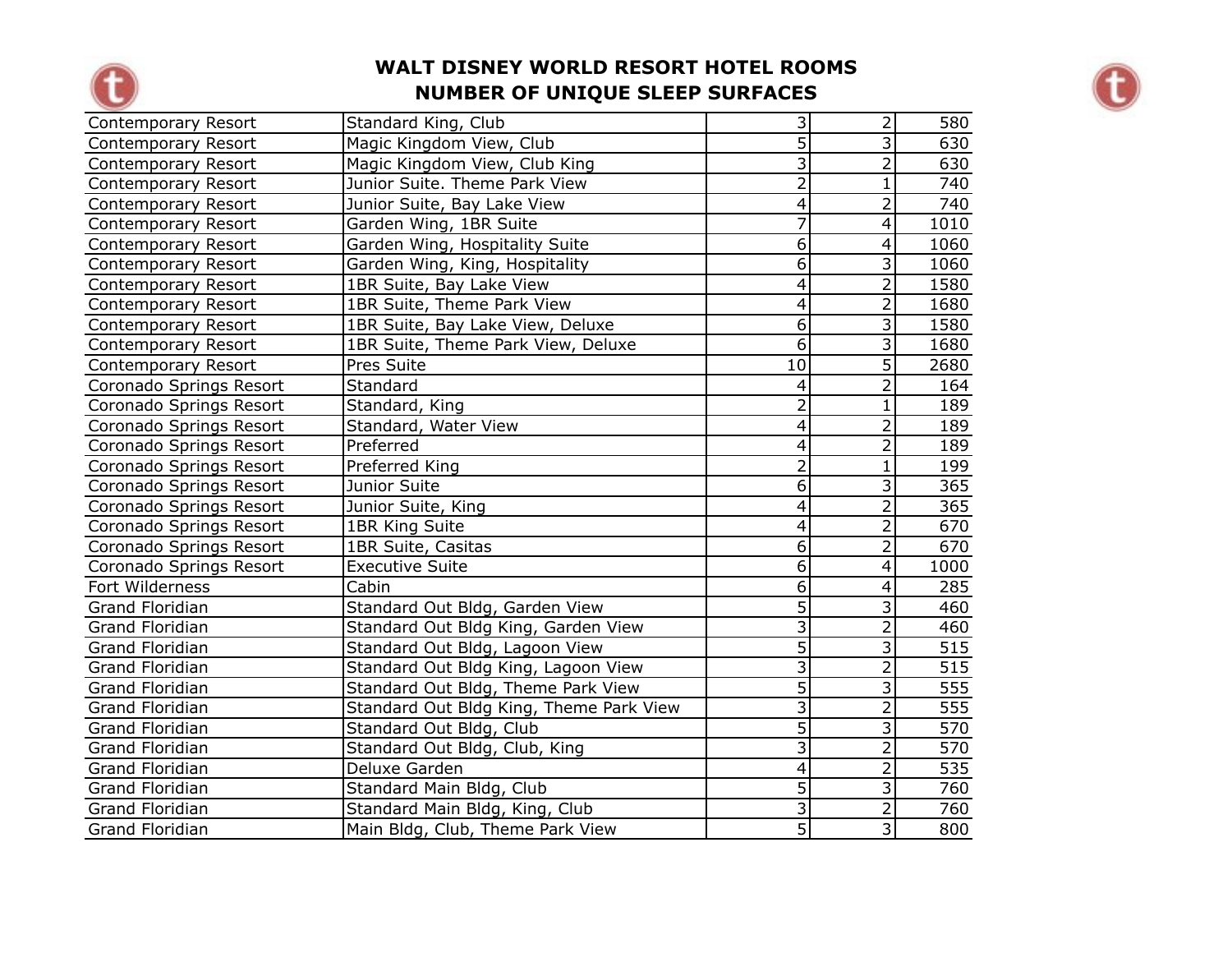



| <b>Grand Floridian</b> | Main Bldg, Club Deluxe                    | $\overline{\mathbf{4}}$ | $\overline{2}$ | 785  |
|------------------------|-------------------------------------------|-------------------------|----------------|------|
| <b>Grand Floridian</b> | Main Bldg, Club Deluxe King               | $\overline{2}$          | $\mathbf{1}$   | 785  |
| <b>Grand Floridian</b> | Out Bldg, 1BR Suite, Club                 | $\overline{6}$          | 3              | 1190 |
| <b>Grand Floridian</b> | Out Bldg 1BR Suite, Club, Theme Park View | $\overline{4}$          | $\overline{2}$ | 1185 |
| <b>Grand Floridian</b> | Sugarloaf Key, 1BR Suite, Club            | 6                       | 3              | 1290 |
| <b>Grand Floridian</b> | Main Bldg, Club, 1BR Suite                | 4                       | 3              | 1410 |
| <b>Grand Floridian</b> | Victorian Suite                           | $\overline{2}$          | $\mathbf{1}$   | 1660 |
| <b>Grand Floridian</b> | Out Bldg, 2BR Suite, Club                 | $\overline{8}$          | 4              | 1840 |
| <b>Grand Floridian</b> | Sugarloaf Key, 2BR Suite, Club            | 8                       | 4              | 1965 |
| <b>Grand Floridian</b> | Out Bldg 2BR Suite, Club, Theme Park View | 8                       | 4              | 2060 |
| <b>Grand Floridian</b> | Main Bldg, Club, 2BR Suite                | $\overline{6}$          | 4              | 2150 |
| <b>Grand Floridian</b> | <b>Disney Suite</b>                       | $\overline{\mathbf{4}}$ | $\overline{3}$ | 2240 |
| <b>Grand Floridian</b> | <b>Grand Suite</b>                        | $\overline{4}$          | 3              | 2285 |
| Old Key West           | Studio Villa                              | $\overline{4}$          | $\overline{2}$ | 315  |
| Old Key West           | 1BR Villa                                 | $\overline{5}$          | 3              | 435  |
| Old Key West           | 2BR Villa                                 | $\overline{9}$          | $\overline{5}$ | 595  |
| Old Key West           | <b>3BR Villa</b>                          | $\overline{12}$         | 6              | 1330 |
| Polynesian             | Standard                                  | 5                       | 3              | 405  |
| Polynesian             | Standard, Lagoon View                     | $\overline{5}$          | 3              | 505  |
| Polynesian             | <b>Standard King</b>                      | $\overline{3}$          | $\overline{2}$ | 405  |
| Polynesian             | Standar King, Lagoon View                 | $\overline{3}$          | $\overline{2}$ | 505  |
| Polynesian             | Standard, Theme Park View                 | $\overline{5}$          | 3              | 545  |
| Polynesian             | Standard, Club, Garden View               | $\overline{5}$          | 3              | 545  |
| Polynesian             | Standard, Club, Lagoon View               | $\overline{5}$          | $\overline{3}$ | 680  |
| Polynesian             | Standard, Club, Theme Park View           | $\overline{5}$          | 3              | 720  |
| Polynesian             | Honeymoon Suite                           | $\overline{2}$          | $\mathbf{1}$   | 680  |
| Polynesian             | <b>1BR Princess Suite</b>                 | $\overline{5}$          | 3              | 910  |
| Polynesian             | <b>2BR Princess Suite</b>                 | $\overline{9}$          | $\overline{5}$ | 1555 |
| Polynesian             | 2BR Ambassador Suite                      | $\overline{8}$          | 4              | 1710 |
| Polynesian             | King Kamehameha Suite                     | $\overline{8}$          | 4              | 2275 |
| Pop Century            | Standard                                  | $\overline{4}$          | $\overline{2}$ | 89   |
| Pop Century            | Standard King                             | $\overline{2}$          | 1              | 89   |
| Pop Century            | Preferred                                 | 4                       | $\overline{2}$ | 104  |
| Pop Century            | Preferred King                            | $\overline{2}$          | 1              | 104  |
| Port Oleans Riverside  | Standard                                  | $\overline{5}$          | 3              | 159  |
| Port Oleans Riverside  | Standard, Garden View                     | $\overline{4}$          | $\overline{2}$ | 169  |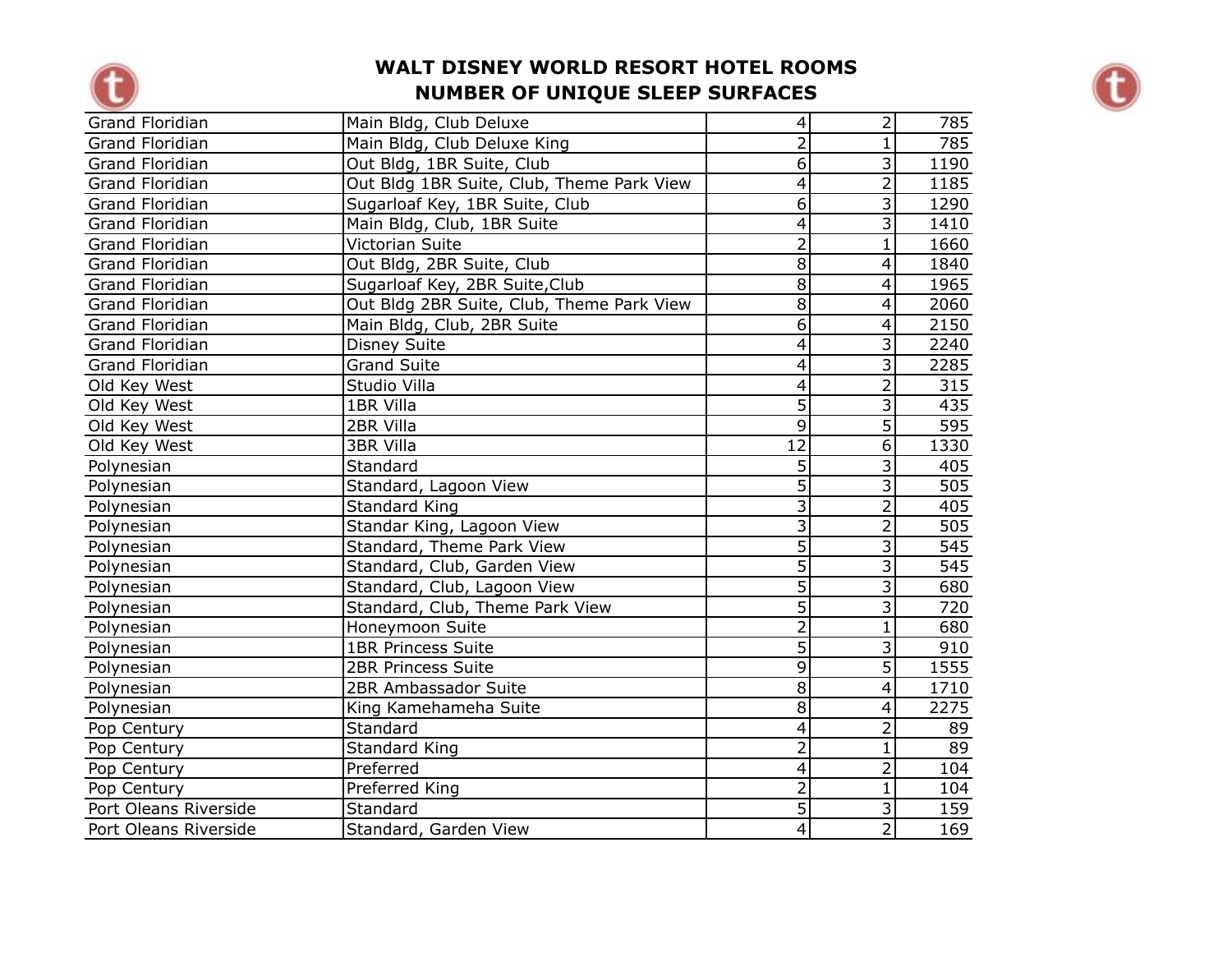



| Port Oleans Riverside       | Preferred                     | $\overline{\mathbf{4}}$ | $\overline{2}$ | 184  |
|-----------------------------|-------------------------------|-------------------------|----------------|------|
| Port Oleans Riverside       | Riverside Water View          | $\overline{5}$          | $\overline{3}$ | 184  |
| Port Oleans Riverside       | <b>Riverside River View</b>   | 4                       | $\overline{2}$ | 189  |
| Port Oleans Riverside       | Standard, King                | $\overline{2}$          | $\mathbf{1}$   | 184  |
| Port Orleans French Quarter | Standard                      | $\overline{\mathbf{4}}$ | $\overline{2}$ | 159  |
| Port Orleans French Quarter | Standard, Water View          | 4                       | $\mathbf{1}$   | 184  |
| Port Orleans French Quarter | Standard, River View          | 4                       | $\mathbf{1}$   | 189  |
| Port Orleans French Quarter | Standard, Garden View         | 4                       | $\overline{2}$ | 169  |
| Port Orleans French Quarter | Standard, King                | $\overline{2}$          | $\mathbf{1}$   | 184  |
| Saratoga Springs            | Studio Villa                  | 4                       | $\overline{2}$ | 315  |
| Saratoga Springs            | 1BR Villa                     | 4                       | $\overline{2}$ | 435  |
| Saratoga Springs            | 2BR Villa                     | $\overline{8}$          | $\overline{4}$ | 595  |
| Saratoga Springs            | Treehouse                     | $\overline{9}$          | $\overline{6}$ | 595  |
| Saratoga Springs            | <b>3BR Villa</b>              | $\overline{12}$         | $\overline{6}$ | 1330 |
| Wilderness Lodge            | Standard                      | $\overline{\mathbf{4}}$ | $\overline{2}$ | 265  |
| Wilderness Lodge            | Standard, Woods View          | $\overline{\mathbf{4}}$ | $\overline{2}$ | 300  |
| Wilderness Lodge            | Standard King, Woods View     | $\overline{2}$          | $\mathbf{1}$   | 300  |
| Wilderness Lodge            | Bunk Bed, Woods View          | $\overline{4}$          | 3              | 330  |
| Wilderness Lodge            | Bunk Bed, Courtyard View      | 4                       | 3              | 355  |
| Wilderness Lodge            | Stnndard, Courtyard View      | 4                       | $\overline{2}$ | 320  |
| Wilderness Lodge            | Standard King, Courtyard View | $\overline{2}$          | $\mathbf{1}$   | 320  |
| Wilderness Lodge            | Standard, Club                | $\overline{4}$          | $\overline{2}$ | 445  |
| Wilderness Lodge            | Standard, Club Bunk Bed       | $\overline{\mathbf{4}}$ | $\overline{3}$ | 445  |
| Wilderness Lodge            | Standard King, Club           | $\overline{2}$          | $\mathbf{1}$   | 445  |
| Wilderness Lodge            | Honeymoon Suite               | $\overline{2}$          | $\mathbf{1}$   | 475  |
| Wilderness Lodge            | Deluxe Club                   | $\overline{6}$          | $\overline{3}$ | 580  |
| Wilderness Lodge            | <b>VP Suite</b>               | 4                       | $\overline{2}$ | 915  |
| Wilderness Lodge            | Pres Suite                    | $\overline{4}$          | $\overline{2}$ | 1030 |
| Wilderness Lodge Villas     | Studio Villa                  | $\overline{\mathbf{4}}$ | $\overline{2}$ | 355  |
| Wilderness Lodge Villas     | 1BR Villa                     | $\overline{\mathbf{4}}$ | $\overline{2}$ | 485  |
| Wilderness Lodge Villas     | 2BR Villa                     | $\overline{8}$          | $\overline{4}$ | 710  |
| Yacht Club                  | Standard                      | $\overline{5}$          | 3              | 335  |
| Yacht Club                  | <b>Standard King</b>          | $\overline{3}$          | $\overline{2}$ | 335  |
| Yacht Club                  | Standard King, Garden View    | $\overline{\mathbf{3}}$ | $\overline{2}$ | 345  |
| Yacht Club                  | Standard, Garden View         | $\overline{5}$          | $\overline{3}$ | 345  |
| Yacht Club                  | Standard, Water View          | $\overline{5}$          | $\overline{3}$ | 420  |